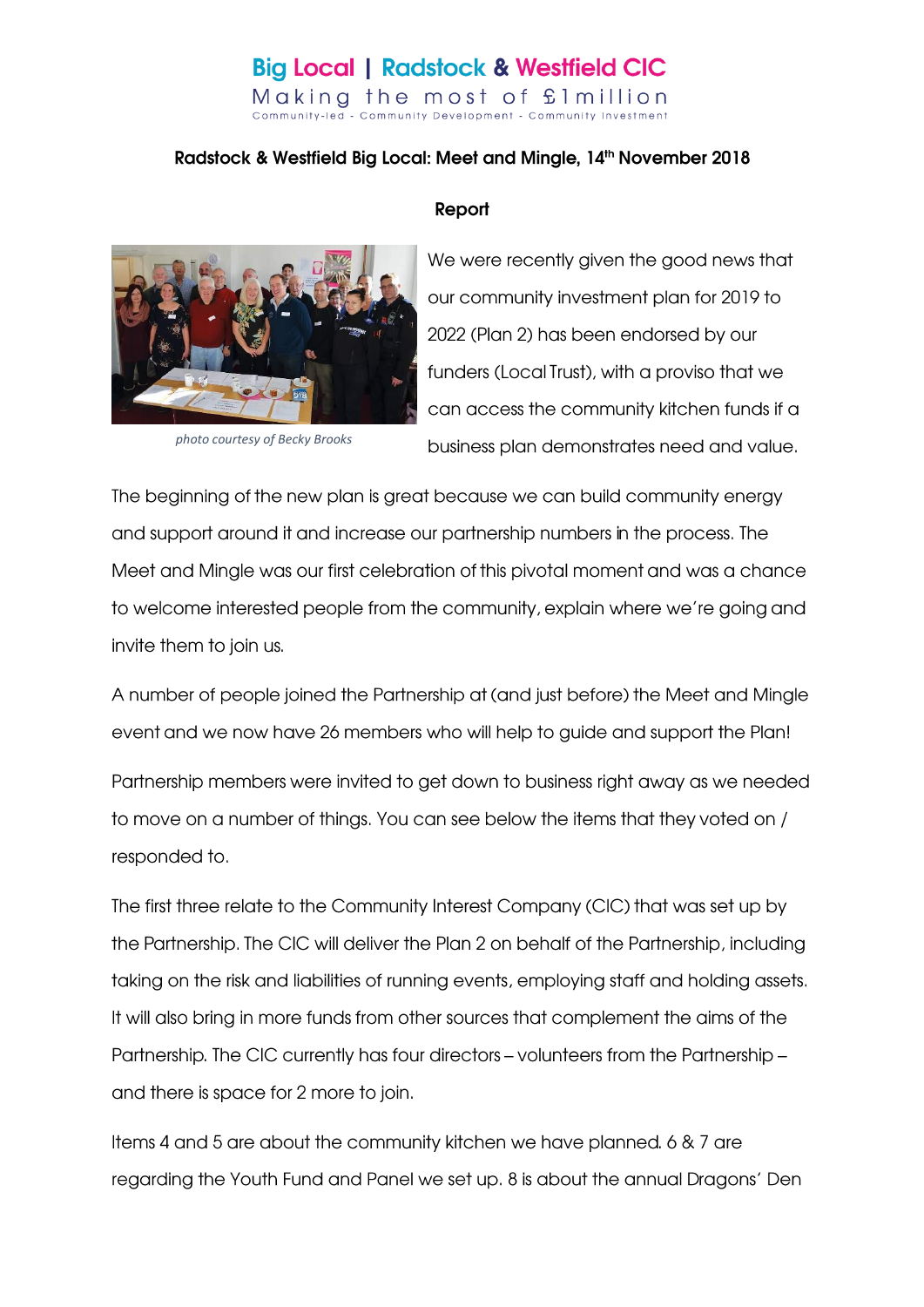

event we run. 9 is asking for ideas on workshops that will help partnership members and community organisations.

The background to these questions can be found in the appendix.

### 1. Do you agree the CIC should be commissioned to deliver the plan?

Yes - 16 Partnership members

 $No - 0$ 

2. Do you agree that volunteer directors (of the CIC) can only be removed from post if they are unable to deliver the plan or they choose to leave?

 $Yes - 14$ 

 $No - 1$ 

Unclear question - 1

### 3. Do you agree that the CIC has a maximum of 6 people as residents?

 $Yes - 9$ 

 $No-5$ 

### 4. Ideas for Community Kitchen space?

Link up with the Carers Centre Food for thought - MIND peer support https://www.bathmind.org.uk/whatwe-do/share/food-for-thought/

SWALLOW - Maggie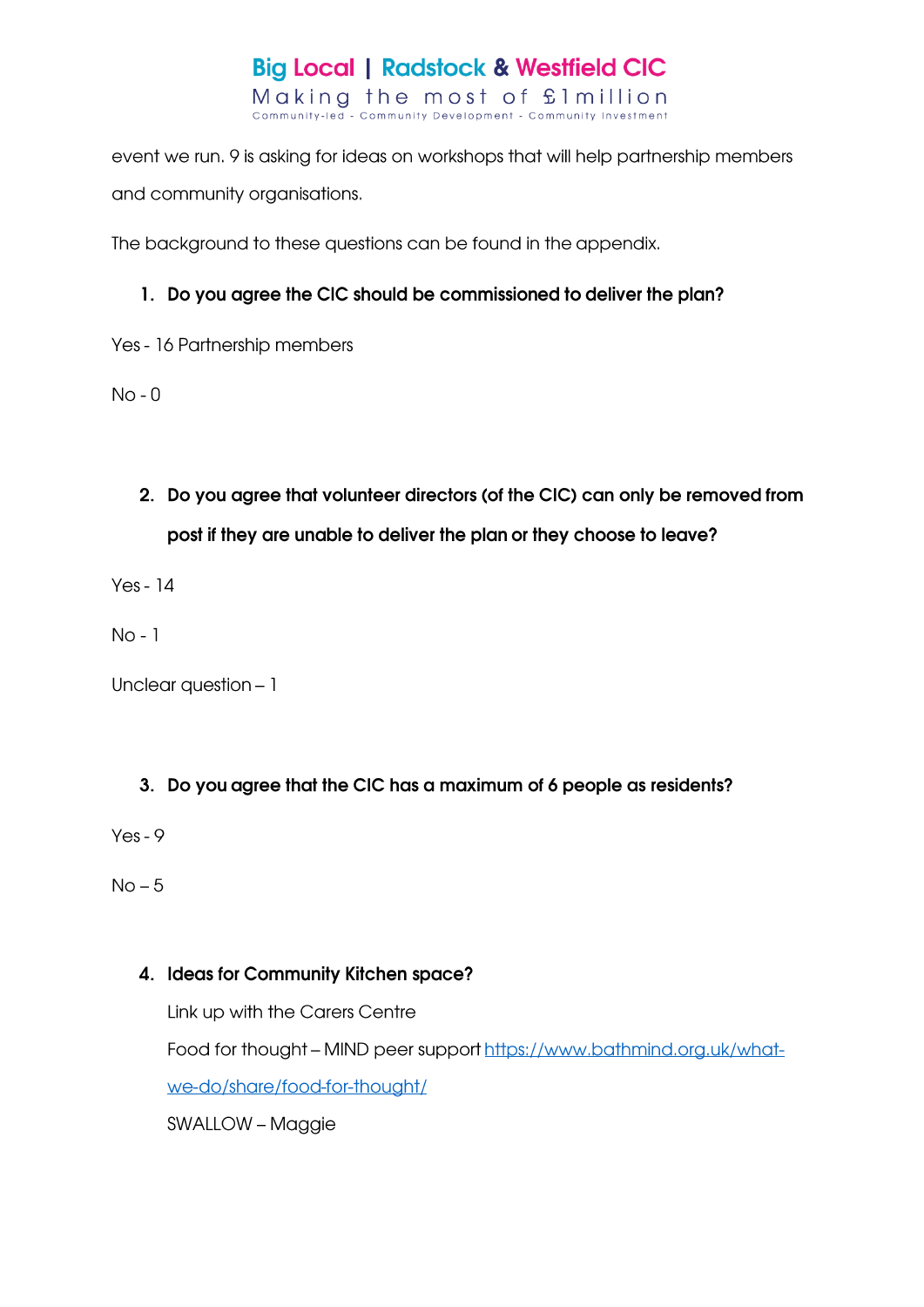Somervalley foodbank- offer cheap eating course make the most of the food parcels Childrens' Centre - Healthy eating programme **Brownies** Guides Girls brigade Vulnerable local people - esp those isolated/lonely Contact OAP organising to help widowers/single/sudden bereavements/health-cooking skills Breakfast Club for young /people promoting health and wellbeing Make lunch/school holiday sessions

## 5. Do you know of a professional who can complete a business plan (for the kitchen)?

Janine-business development part of role in Carers centre Strongly suggest not paying heavy consultation fees The Midsomer & Radstock Rotary Club - Dom Chambers happy to take forward

### 6. Do you know anyone that may be interested in applying to the youth fund?

SWALLOW youth group WPA and sporting change **Young Carers Team** Off the Record

### 7. Do you know anyone who might be interested in joining the youth panel?

Young carers

Visit local schools promoting panel to approach T Gibbs to arrange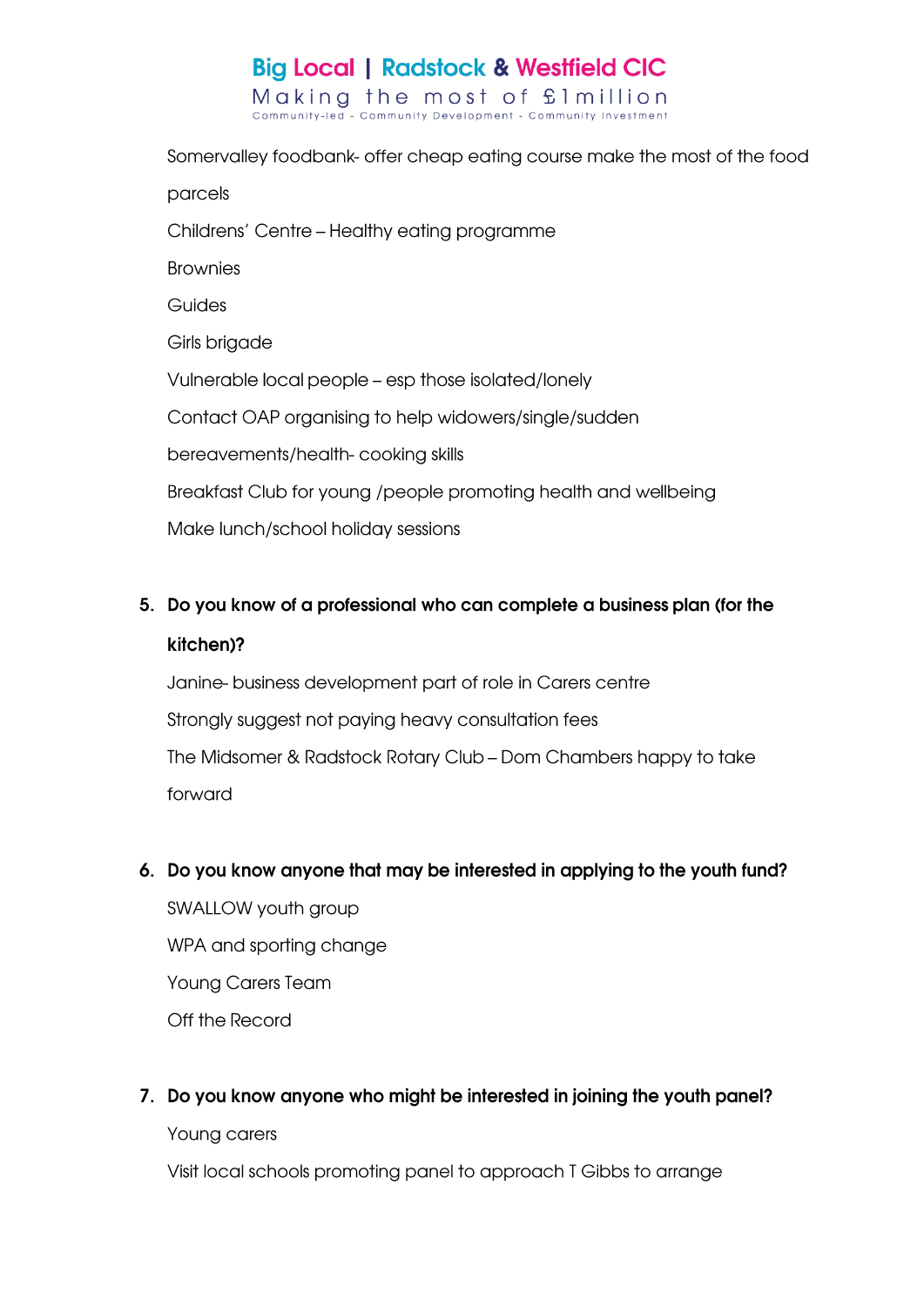### 8. Are you willing to support the Dragons' Den?

Yes - I think it's a great, feel-good community event I think it needs a re-vamping on a few levels Yes-I thinks it's a good idea Yes - a very good event What does support the event mean

- If available/appropriate as SWALLOW maybe pitching
- 9. Do you have any suggestions for a workshop that would help you or your

#### organisation to sustainably deliver community projects?

**Business planning** 

**Risk Assessments** 

Safe Guarding

### Appendix:

Background notes.

### Table one: How the Big Local operates

OUR VISION: For a community that is creating its own future and working together to make good things happen.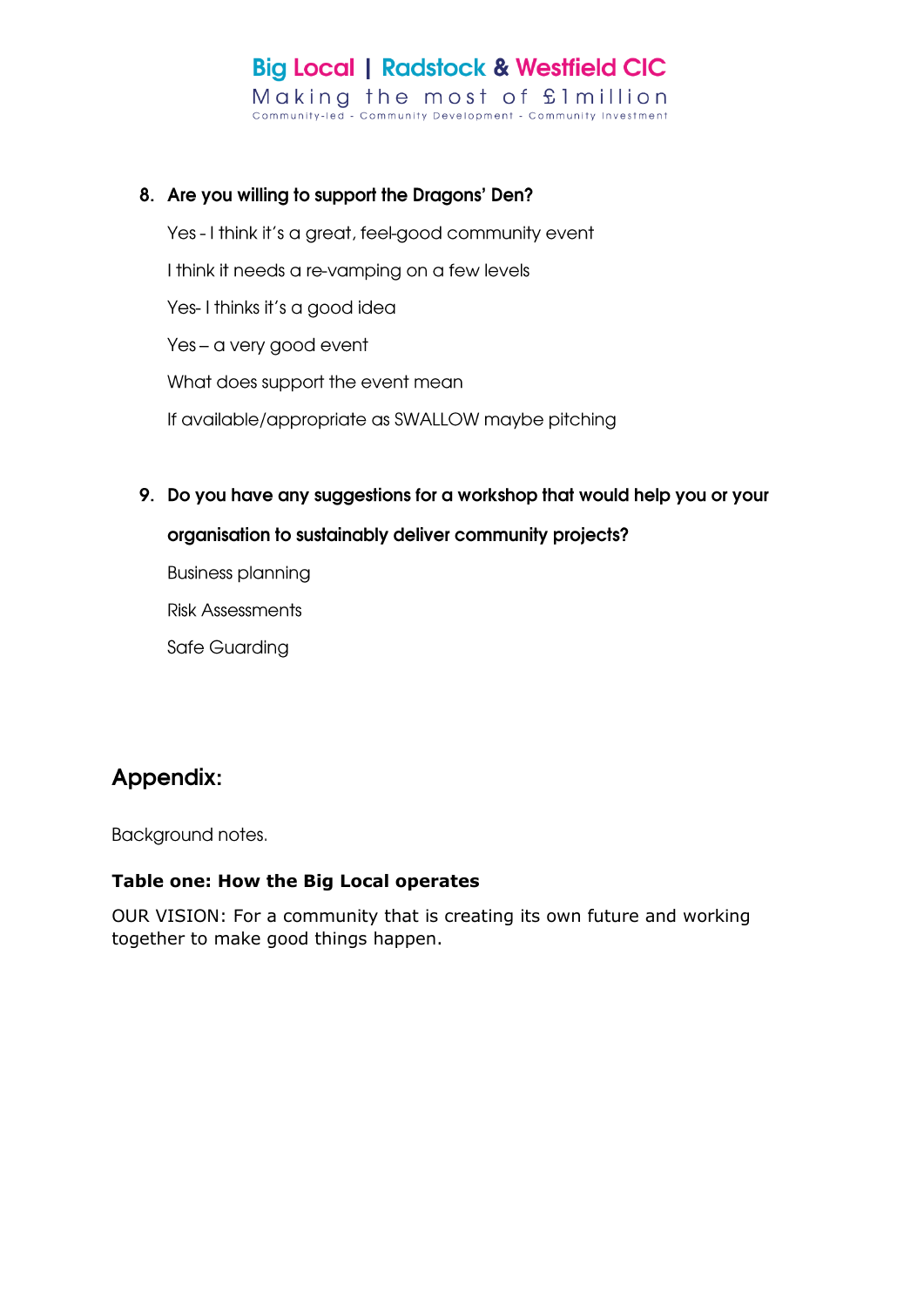

In December 2017 the Radstock & Westfield Big Local set up a Community Interest Company – It was set up to ensure the Plan can be delivered in a sustainable and professional manner. Currently there are three volunteer Directors taken from the Partnership who support and direct the paid community workers.

The advantages of becoming the Radstock & Westfield Big Local CIC make it possible to employ the staff who support plan delivery and enable us to apply to other funding streams, bringing even more money and resources into the community. Becoming a CIC permits the partnership to take up liability insurance so we can run events and protect our members, and also provides us with an asset lock to safeguard items bought by Big Local such as the Bleacher-Seating so it will remain in the community for communal use beyond the end of Big Local.

**ACTION NEEDED:** As a Partnership member we need an official vote and a decision to be made on the following questions:

- **1. Do you agree that the CIC should be commissioned to deliver the Plan? Please vote either – Yes or No**
- **2. Do you agree that the volunteer directors can only be removed from post if they are not able to deliver the Plan, or unless they choose to leave? Please vote either – Yes or No**
- **3. Do you agree that the CIC has a maximum of 6 people as directors? Please vote either – Yes or No**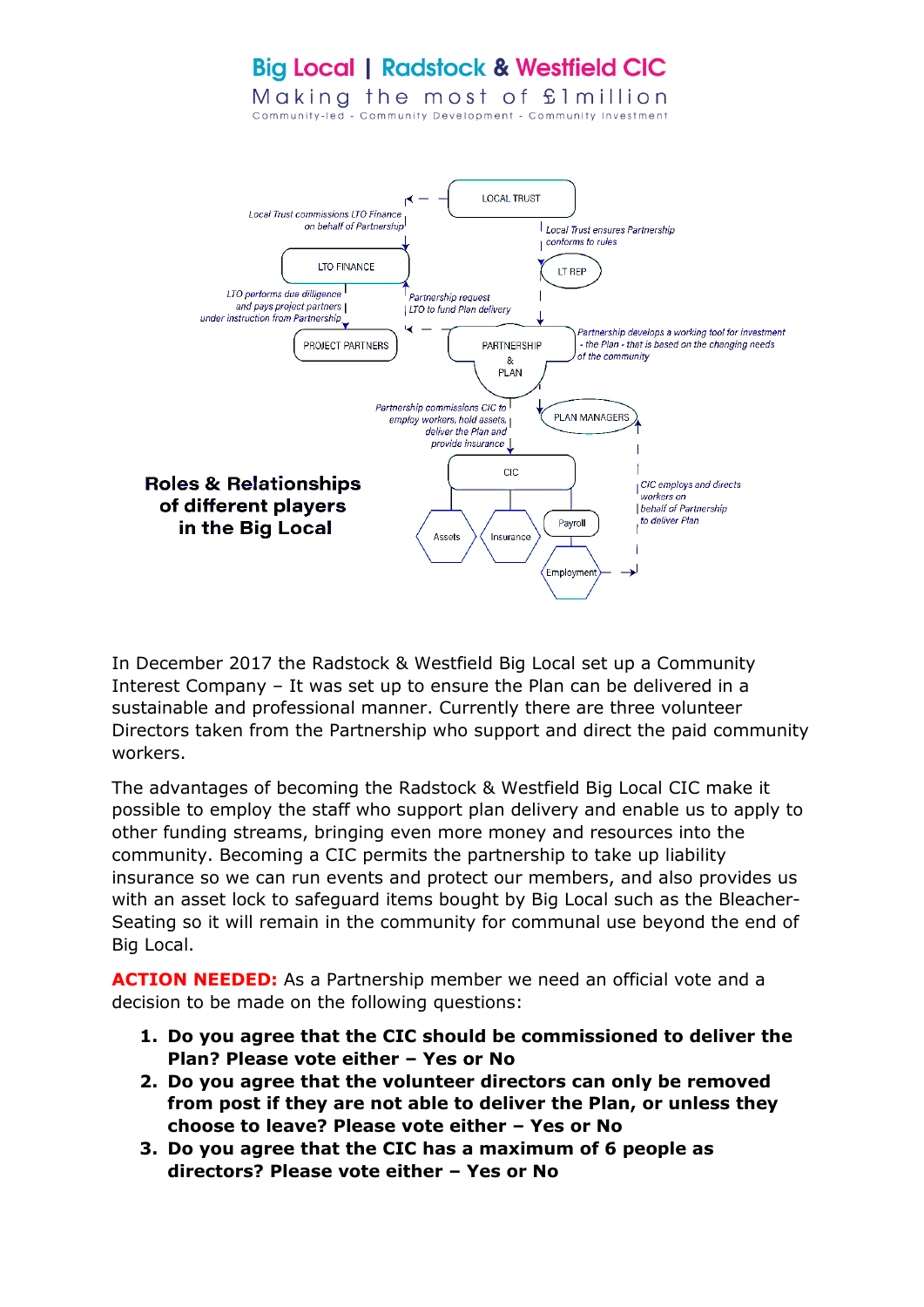#### **Table two: Invest in health & well-being to improve quality of life**



Poor health is an area of concern in our community especially obesity, diabetes and mental health, we believe by supporting projects that promote and enable healthy lifestyles we can make a positive impact.

We aim to provide funding towards a community kitchen and training space - we are working on developing a business plan to ensure the space is used and supported by the local community.

The impact this should have is a generational reduction in obesity and other health related issues and an increase in community engagement.

#### **HELP US:**

- **4. Do you have any ideas for how to use the community kitchen space, or know an organisation that may like to use it?**
- **5. Do you know of a professional who can complete a business plan?**

### **Table three: Invest in young people to become life, work & further education ready**



This priority has developed from consultations, local statistics and following on from Plan 1.

Residents have identified the need to invest in our young people, we aim to focus on empowering them with a devolved budget and creating learning opportunities. Led by the recent youth consultation (Dec 2017) we are using the results and recommendations to inform the decisions we make regarding investing in youth provision.

We expect to allocate £23k per year for the next three years with specified, measurable goals written into the terms and conditions for the funding to be allocated.

The goals will include a successful anti-bulling strategy, an increase in what services are currently available and a re-evaluation of the young people needs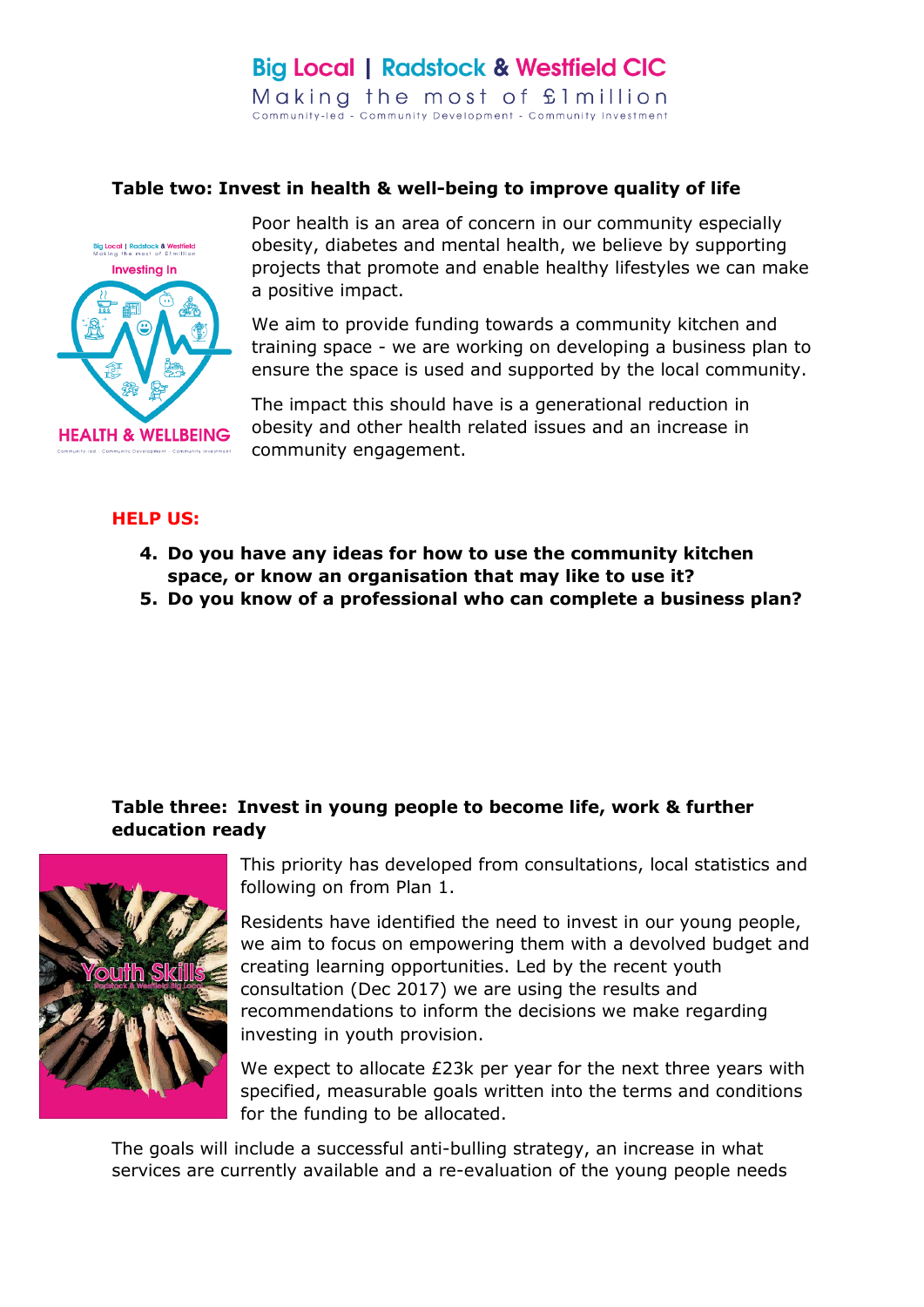# **Big Local | Radstock & Westfield CIC**

Making the most of £1 million Community-led - Community Development - Community Investment

and wants and the impact/improvement the funding has made. We will continue funding the devolved budget of £5k per year working closely with the youth panel, ensuring our young people have their say on how and where money should be spent. We will identify fundraising opportunities to ensure the project remains sustainable into the future of youth provision.

#### **HELP US:**

- **6. Do you know anyone that may be interested in applying to the youth fund?**
- **7. Do you know any young people who might be interested in joining the youth panel?**

### **Table four: Invest in upskilling support for people, organisations and facilities to increase resilience**

This Priority originates from Plan 1. Over the duration of the last plan it became apparent that community organisations face numerous challenges in order to continue and meet the changing needs of our communities.

We felt that some of the resources needed to be used in a way that provided organisations with the skills to raise funds, develop business plans, identify and adapt to the opportunities and needs within the community.

We are keen to develop long term resilience by making funds available annually to provide professional support (workshops/events) to grow these skills and plan for the future.

Our Dragons' Den events have been incredibly successful in bringing together the community to celebrate the creativity and motivation of our community to make good things happen here. We want this to continue for as long as it's



useful and so will work towards making our Dragons' Den event sustainable – finding funding partners and volunteers to help run and promote it.

We will also identify and provide funding towards training in preparing and cooking healthy food on

a budget. We will aim towards making the project self-funding and an integrated part of the health and wellbeing hub that is developing in Radstock and Westfield.

#### **HELP US:**

- **8. Are you willing to support the Dragons' Den event?**
- **9. do you have any suggestions for workshop that would help you or your organisation to sustainably deliver community projects?**